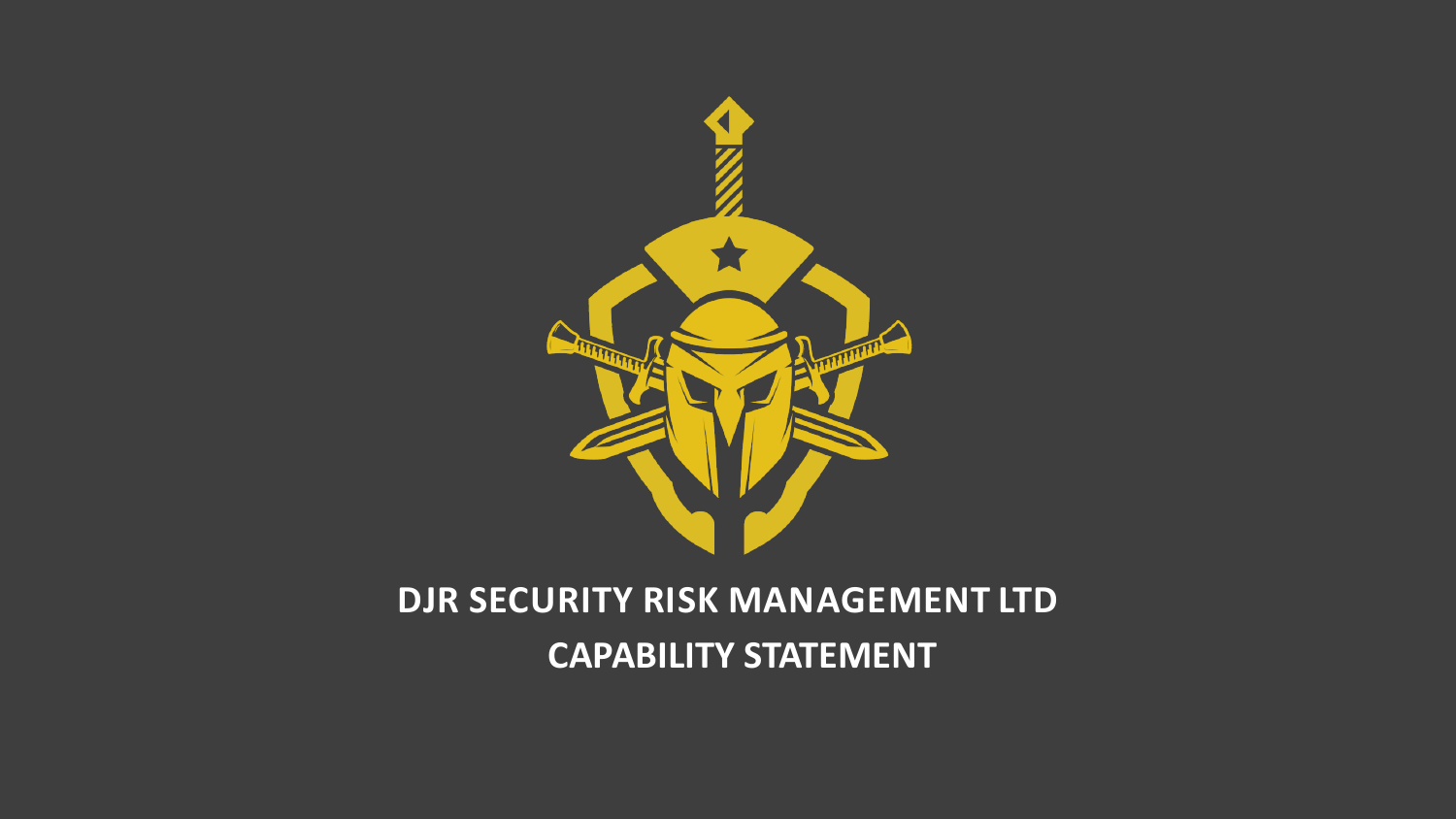### About us

#### **Delivering peace of mind**

DJR Security Risk Management Consultancy Ltd uses ex military and law enforcement expertise combined with world-leading technology to provide an unrivalled approach to personal and corporate risk, including asset protection, due diligence, business intelligence, private investigation, cyber security, global, remote and onsite protection. We offer innovative, flexible security expertise for the 21<sup>st</sup> Century but what we really deliver is peace of mind.

Our vision is to blend experience and technology to provide high-net-worth individuals and corporate entities with more effective and flexible security that integrates with their lifestyle and gives them total freedom, protection and peace of mind.

#### **Who you are**

Our clients are high-net-worth individuals and their loved-ones, commercial businesses and corporate entities. Whether you are an individual who wants the added reassurance of "invisible" protection wherever you are in the world, a global brand that wants to perform due diligence prior to investment or a business that wants to minimise cyber risks as well as protecting physical assets, DJR Ltd will work consultatively with you to design the right strategy for your complete peace of mind. And if we're doing it right you won't even know we're there - until you need us. 2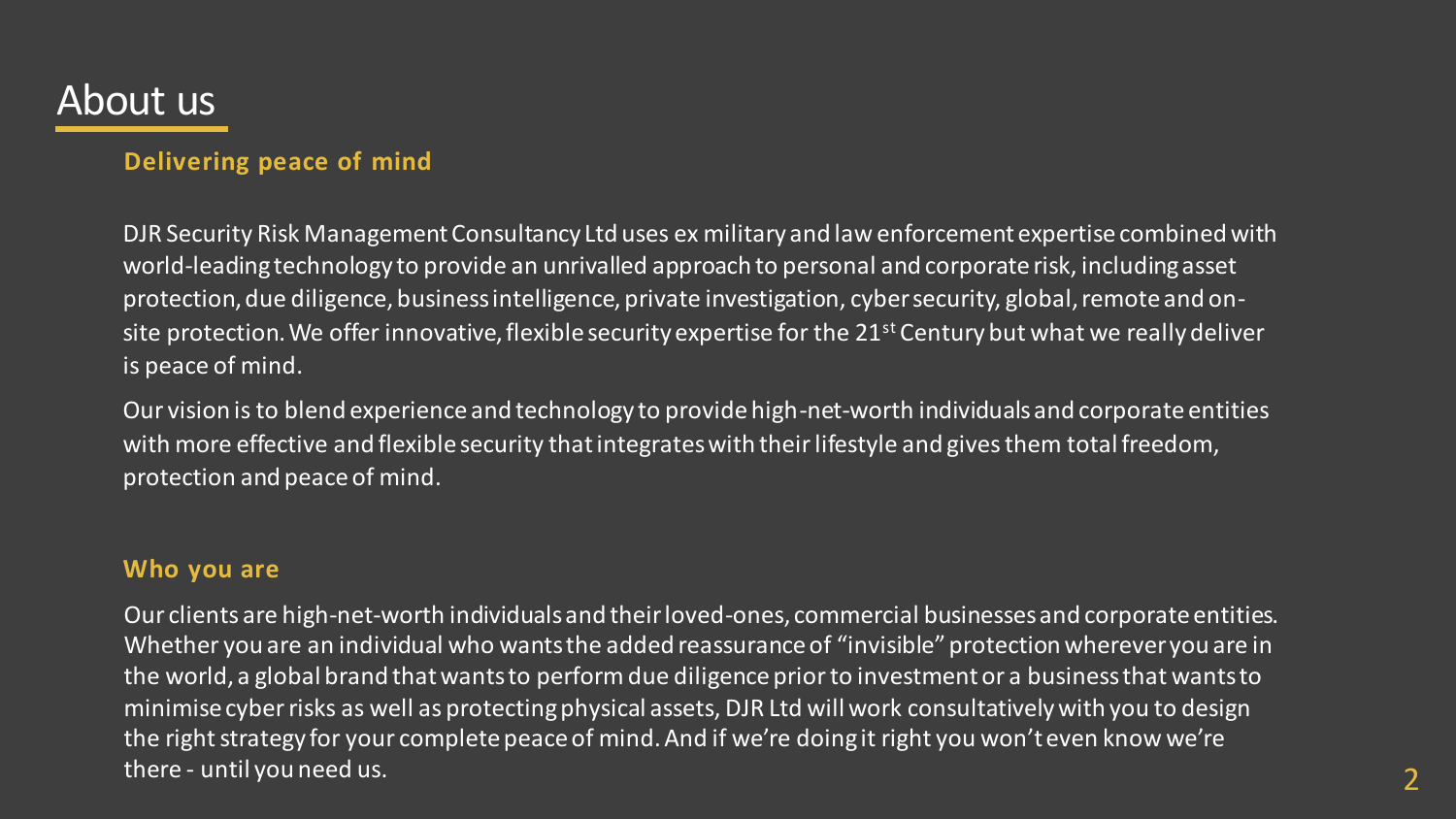### Who we are

DJR Security Risk Management Consultancy Ltd is a UK-based company with a global network of elite personnel, enabling us to operate anywhere in the world. It was founded by Douglas Sneddon MSyl and author of *'The Iron Fortress' Security Blueprint*. After extensive research with high-net-worth individuals, global corporations and SMEs, DJR Ltd has been carefully designed to use the latest technology to provide a service that is more flexible, more thorough, more discreet and fits entirely around each clients' assets, risks and lifestyle.

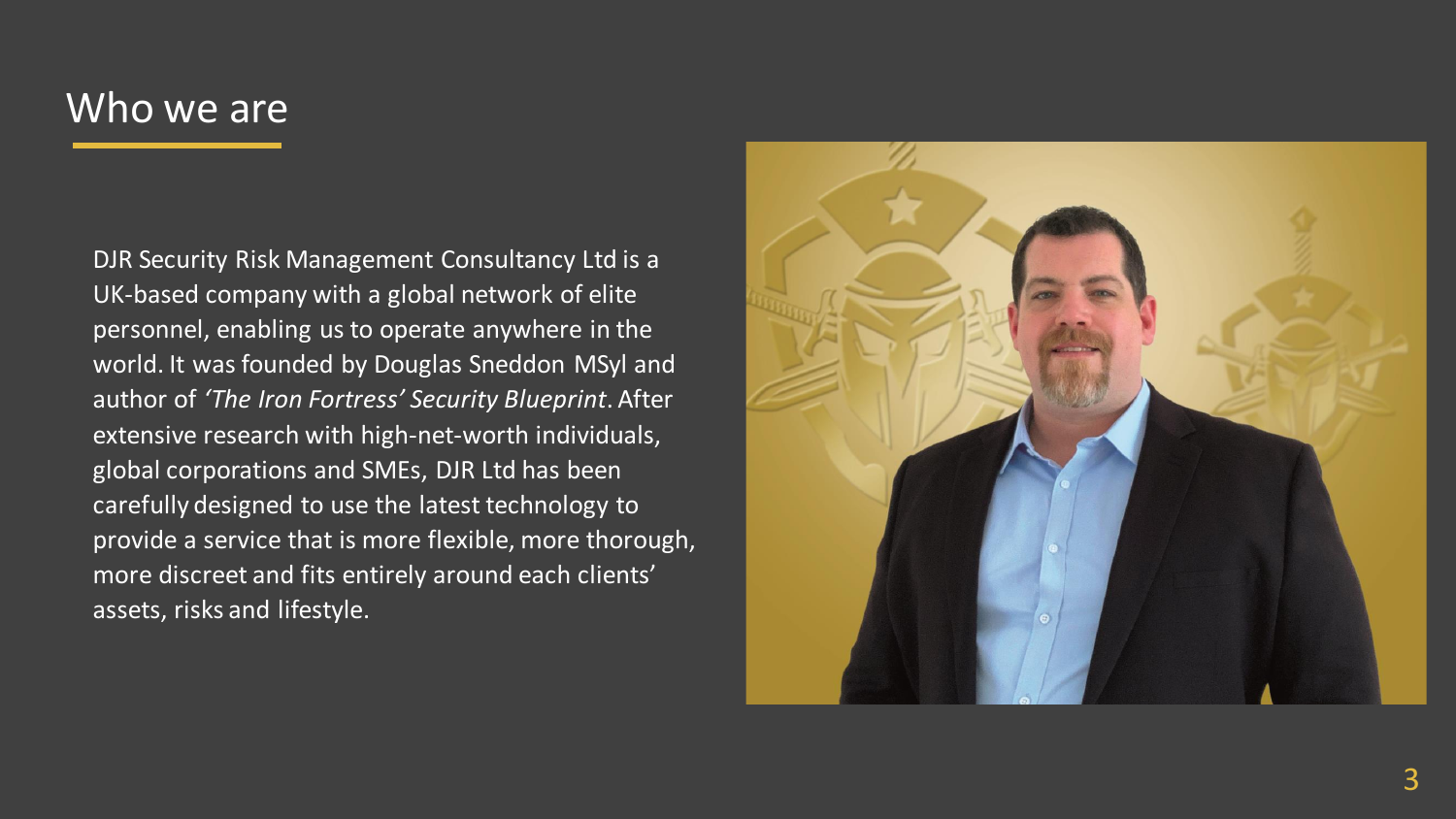# How we deliver peace of mind



**Security Consultancy**: You don't know what you don't know and that's why security consultancy becomes the foundation in a 360° security blueprint. As crime becomes more advanced, the security industry and the technology supporting it changes on a daily basis. We will work with you to identify threats and close any gaps in your protection.



**Risk Management**: We will undertake a thorough analysis of potential security risks for yourself, your family, your businesses and your assets and advise you on how to manage them so you can breathe easier.

**Private Investigation**: Whether it's for corporate or personal support, our elite private investigators will use state-of-the-art, discreet intelligence gathering not just here in the UK but across the world. All of our correspondence with you is completely confidential.



**Close Protection**: Looking after you, your family and your most important assets is of course the absolute minimum requirement when it comes to security and your safety. Close protection includes the use of personal protection officers and close protection teams to add a significant layer of security and peace of mind.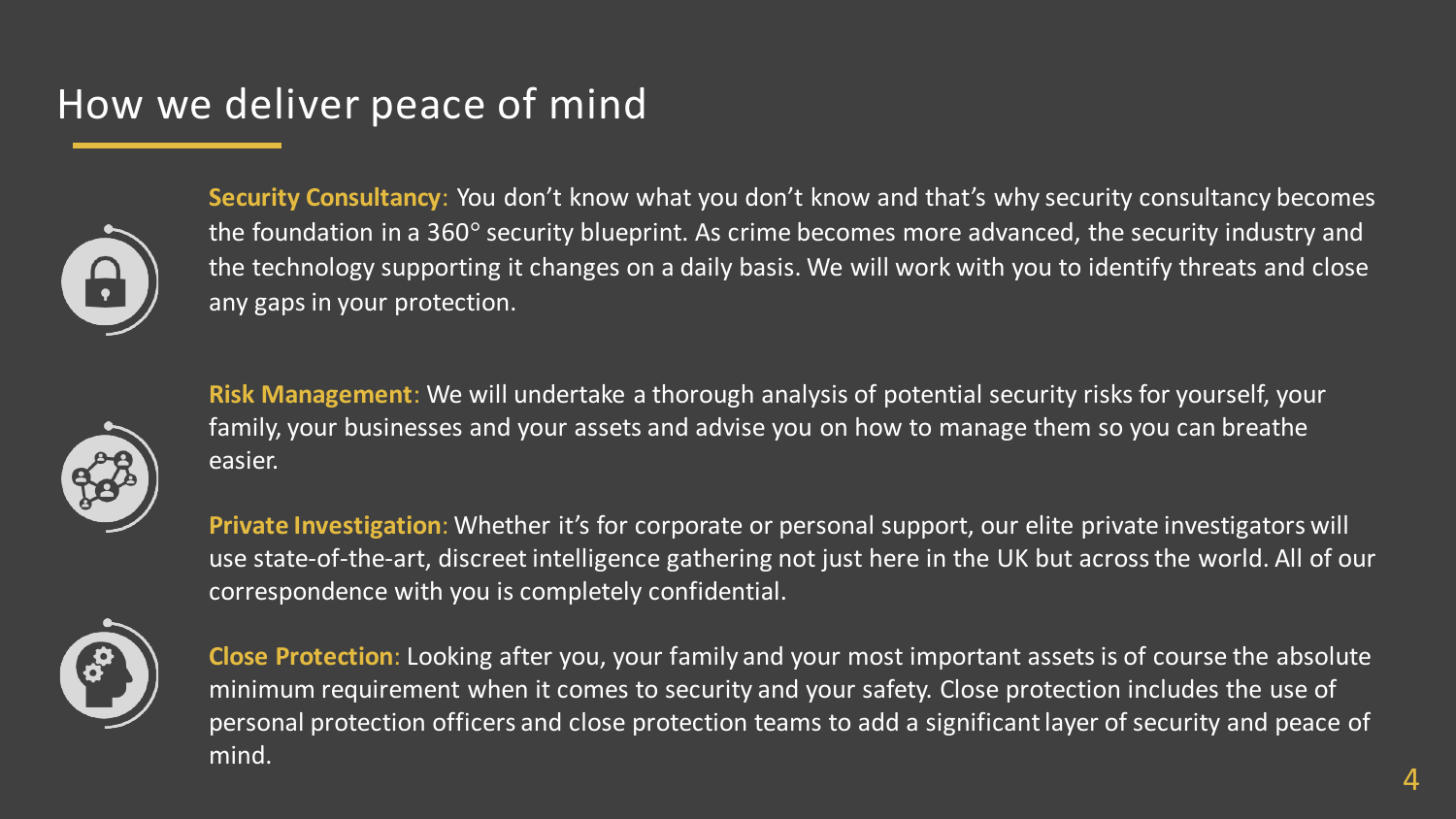# How we deliver peace of mind (cont.)



**Business Intelligence**: Do you really know who you're working with? Whether it's an internal dispute, investment or acquisition, a new employee, client or supplier, we live in a world where decisions are often based on what people say rather than on the facts. That's why business intelligence must be a part of your security blueprint.



**Due Diligence**: This is a critical area required by every high-net-worth individual & corporate entity. Whether it's existing or new staff, suppliers, business personnel, pre-contract purchases, investment, business acquisitions or anything else, due diligence will ensure you always make the right decisions.

**Crisis Response:** By your side, providing individuals & businesses with a crisis response capability to help mitigate and reduce reputational damage when things go wrong. Allowing for corporate resilience and swift business recovery by utilising independent specialists who can provide clients with the appropriate guidance in their respective circumstances.



**Cyber Security**: Cybercrime is sophisticated and evolving every day. In both your business and your personal life, you therefore need evolving cyber security that stays one step ahead. Our unique use of technology enables that.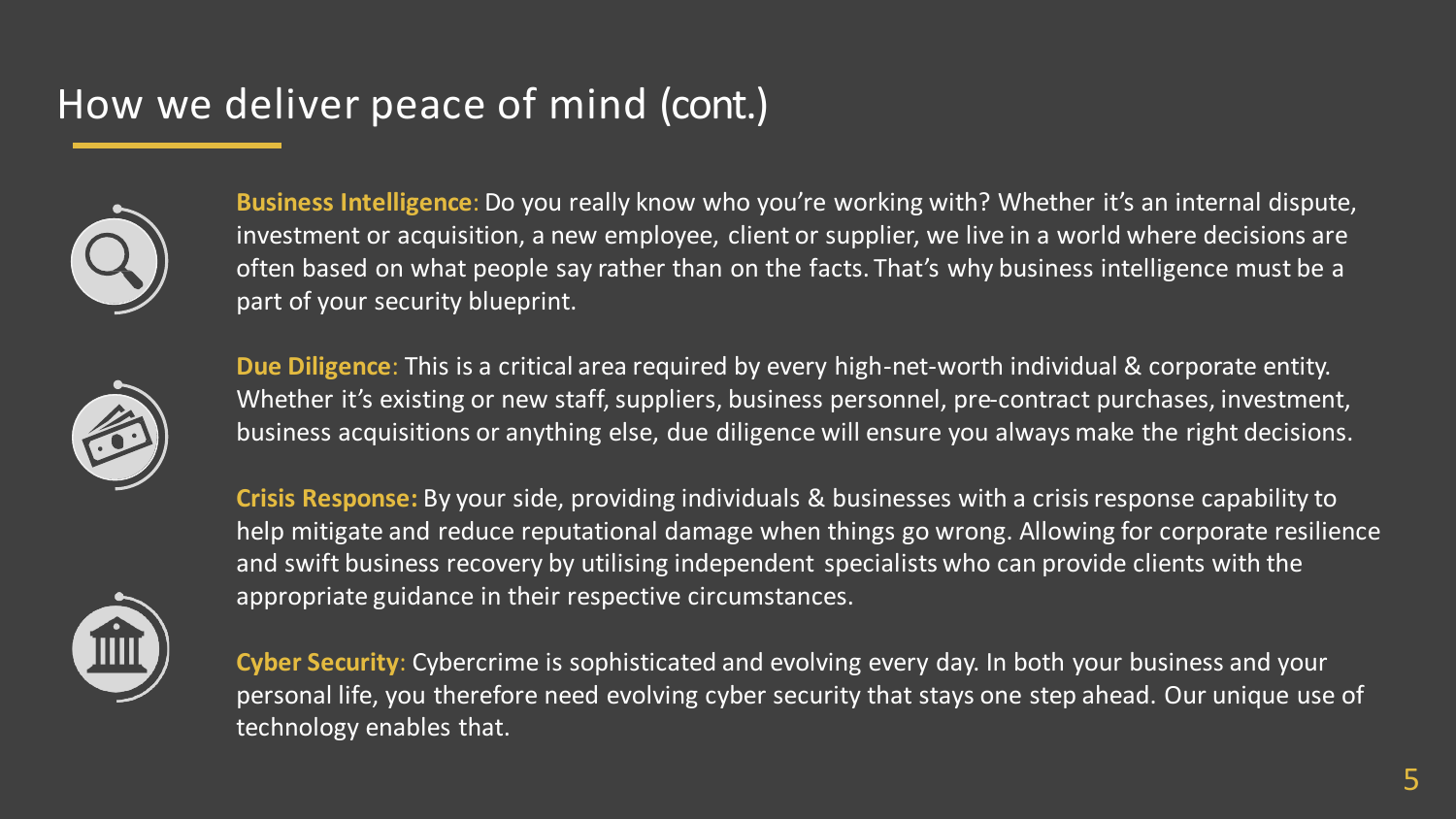## Our unique approach

#### **Expertise**



We combine our ex-military and law enforcement experience with exclusive partnership work with the best agencies in the world, accessing closed intelligence and utilising the latest technology to bring you the highest possible level of security and complete peace of mind.



#### **Understanding**

We have undertaken extensive research with both high-net-worth individuals and corporate business leaders to ensure that we understand, not only their security concerns, but the actual risks to them and how security can best fit into their lifestyle.



#### **Innovative use of technology**

The thing that differentiates us isn't just our use of the latest technology, it's the way that we use it creatively and strategically to build solutions for you that fit your exact needs.



#### **Total peace of mind**

Our experience, ongoing research, network and technology mean that we can take a specialist overview in order to protect your entire world. From your business and investments to your assets to the people you love. What we offer is a new, flexible, hybrid approach to security – what we deliver is total peace of mind.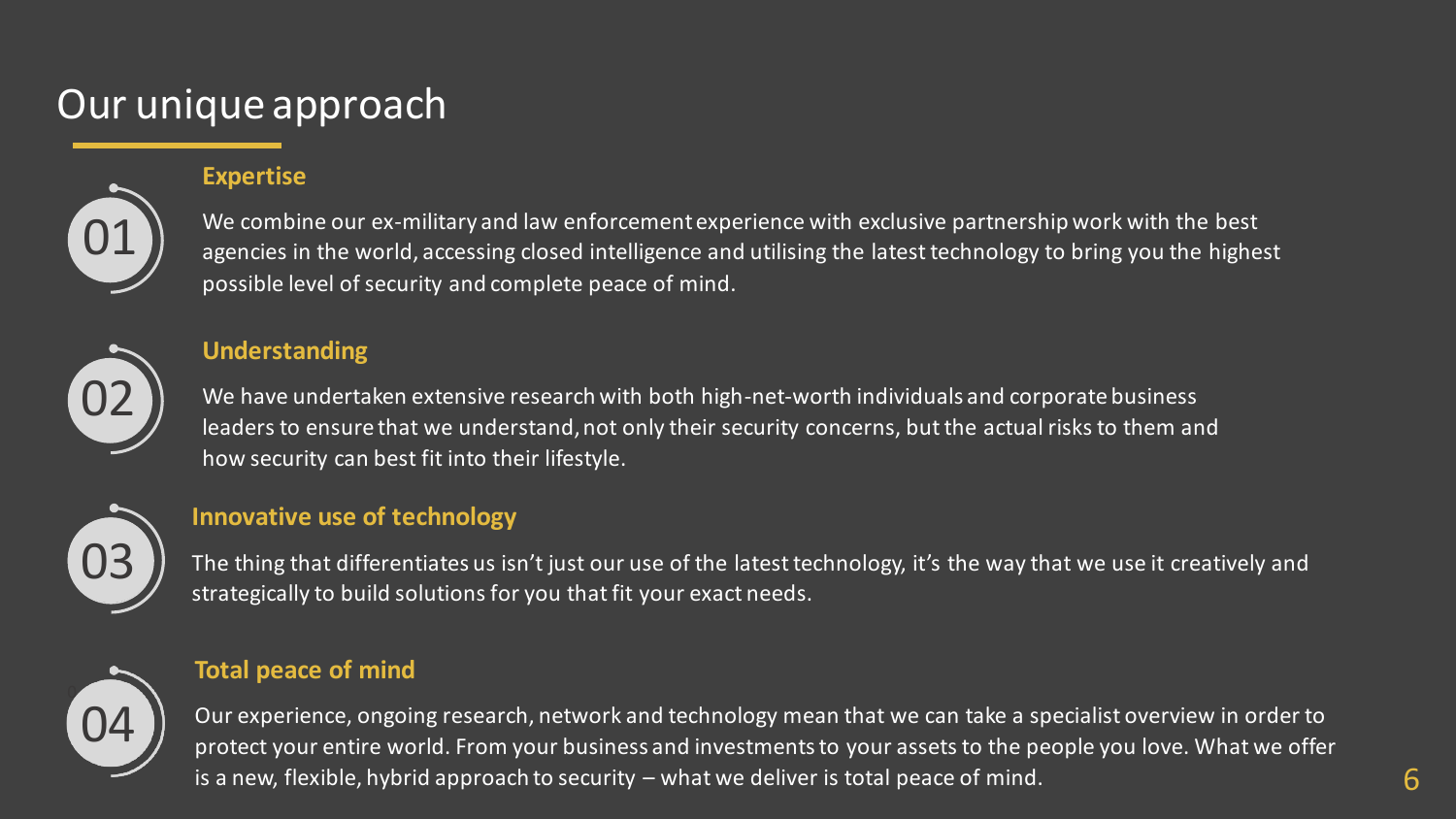**Douglas Sneddon Founder at DJR Security Risk Management Ltd Creator of** *'The High Net Worth Iron Fortress Security Blueprint'*

#### **P.S. Here are a few comments from our clients**

"We have been working alongside Dougie for the best part of the last year. Due to the nature of our business handling financial investment opportunities, Dougie and his team at DJR assist with the responsibility for ensuring all in-depth vetting and due diligence checks are carried out to the highest standard".

#### *High Net Worth Private Client*

"Due to our Pro-bono cases, we take on we are very fortunate to have developed a world class network which we can rely on to help manage risk and protect our clients. "As we carry out due diligence and reverse due diligence for entrepreneurs, businesses of all sizes and high net worth or high-profile people we know we have to set a standard in our own business relationships. "We are proud to work in partnership with DJR who offer exactly the high capability low profile close protection services which we recommend for our clients. Whether it be as a response to immediate events or due to relocation or planned travel we have called DJR to assist our clients globally. Douglas Sneddon at DJR leads by example, his own service and experience mean that he sets the standard with the high-level operatives he employs. If our own families ever required close protection, travel or residential security it would be Douglas Sneddon who would be managing it for us."